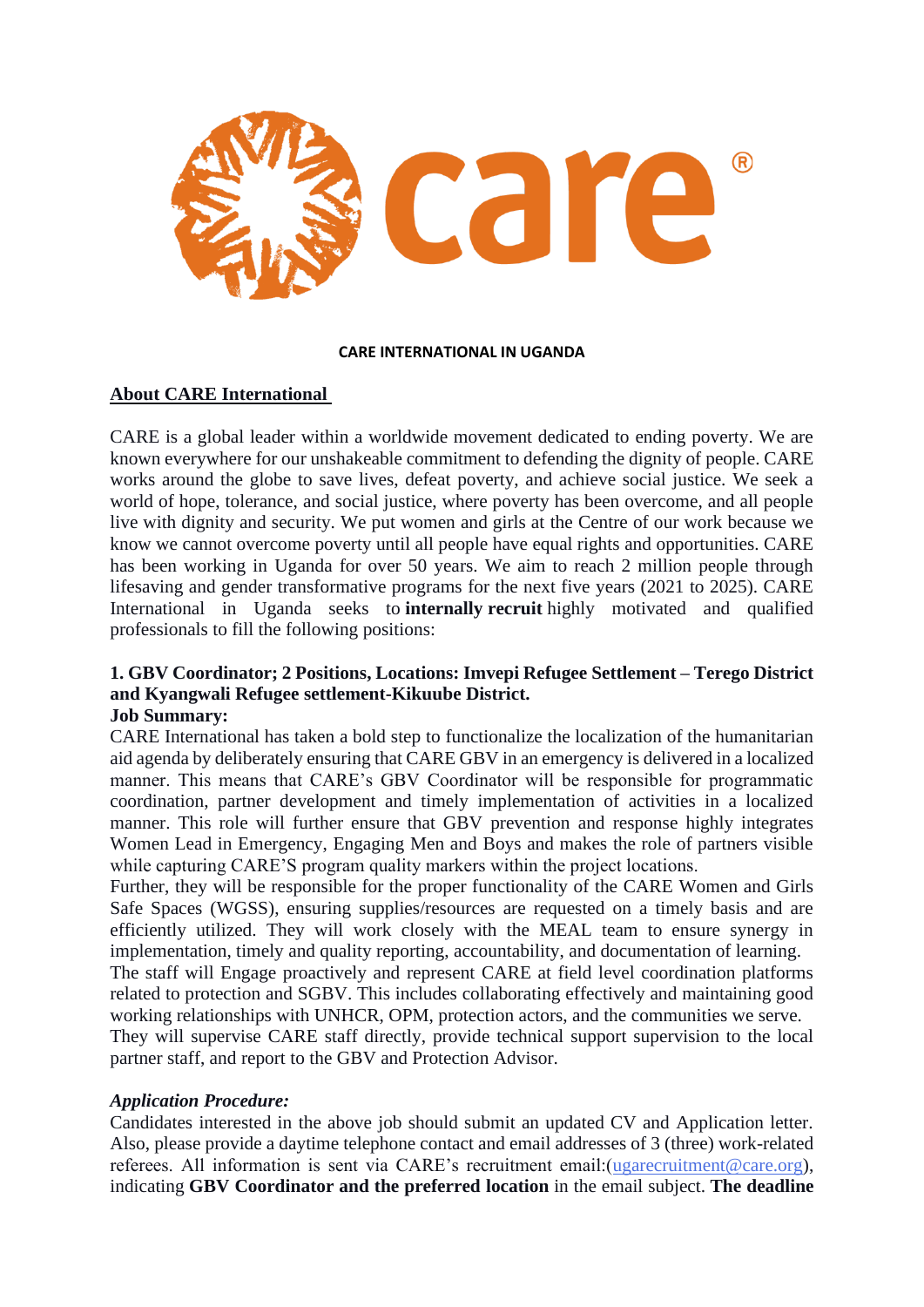**for submitting applications is 17th April 2022. For any questions, please call our office on 0312258100/150.**

# **CARE IS AN EQUAL OPPORTUNITIES, GENDER-SENSITIVE EMPLOYER; IT.'S ALSO CORRUPTION, SEXUAL EXPLOITATION AND ABUSE INTOLERANT.**

*Please Note that CARE International in Uganda does not ask applicants to pay for recruitment.*

*Kindly note that effective 1st January 2022, CARE International requires that all its staff are fully vaccinated with COVID 19 to access any CARE office premises.*

*N.B.: Refer to the job description below for more details.*

| <b>CARE INTERNATIONAL IN UGANDA</b><br><b>JOB DESCRIPTION</b> |                                                                                                                |            |   |                |  |                  |
|---------------------------------------------------------------|----------------------------------------------------------------------------------------------------------------|------------|---|----------------|--|------------------|
| <b>Job Position Title</b>                                     | <b>GBV Coordinator</b>                                                                                         |            |   |                |  |                  |
| Name of Job Holder                                            | <b>TBC</b>                                                                                                     |            |   |                |  |                  |
| <b>Date of Hire</b>                                           | <b>TBC</b>                                                                                                     |            |   |                |  |                  |
| <b>Job Grade and Step</b>                                     | D <sub>2</sub>                                                                                                 |            |   |                |  |                  |
| Department/Program                                            | <b>APEAL IV-Emergency Program</b>                                                                              |            |   |                |  |                  |
| <b>Duty Station</b>                                           | Staff 1. Imvepi Refugee Settlement - Terego District<br>Staff 2. Kyangwali Refugee settlement-Kikuube District |            |   |                |  |                  |
| Supervisor                                                    | Field Manager With dotted line to GBV and Protection Advisor                                                   |            |   |                |  |                  |
| <b>Supervisees</b>                                            | <b>GBV CASE MANAGEMENT Officers</b>                                                                            |            |   |                |  |                  |
| <b>Status of JD</b>                                           |                                                                                                                | <b>New</b> | X | <b>Revised</b> |  | <b>No Change</b> |
| <b>Expected travel time</b>                                   |                                                                                                                |            |   |                |  |                  |
| Date submitted to HR                                          | 29/03/2022                                                                                                     |            |   |                |  |                  |

### **PROJECT SUMMARY**

CI under APEAL consortium intends to deliver a comprehensive, evidence-based, and people-centered Protection, Gender-Based Violence, Mental Health, and Psychosocial Support response for refugees from DRC and South Sudan as well as host communities in Uganda (Southwestern Uganda and West Nile).

### **JOB SUMMARY**

CARE international has taken a bold step to functionalize the localization of humanitarian aid agenda by deliberately ensuring that CARE GBV in emergency is delivered in a localized manner. This means that CARE's GBV Coordinator will be responsible for programmatic coordination, partner development and timely implementation of activities in a localized manner. This role will further ensure that GBV prevention and response highly integrates Women Lead in Emergency, Engaging Men and Boys and makes the role of partners visible while capturing CARE'S program quality markers within the project locations.

Further, she/he will be responsible for the proper functionality of the CARE Women and Girls Safe Spaces (WGSS), ensuring supplies/resources are requested on a timely basis and are efficiently utilized.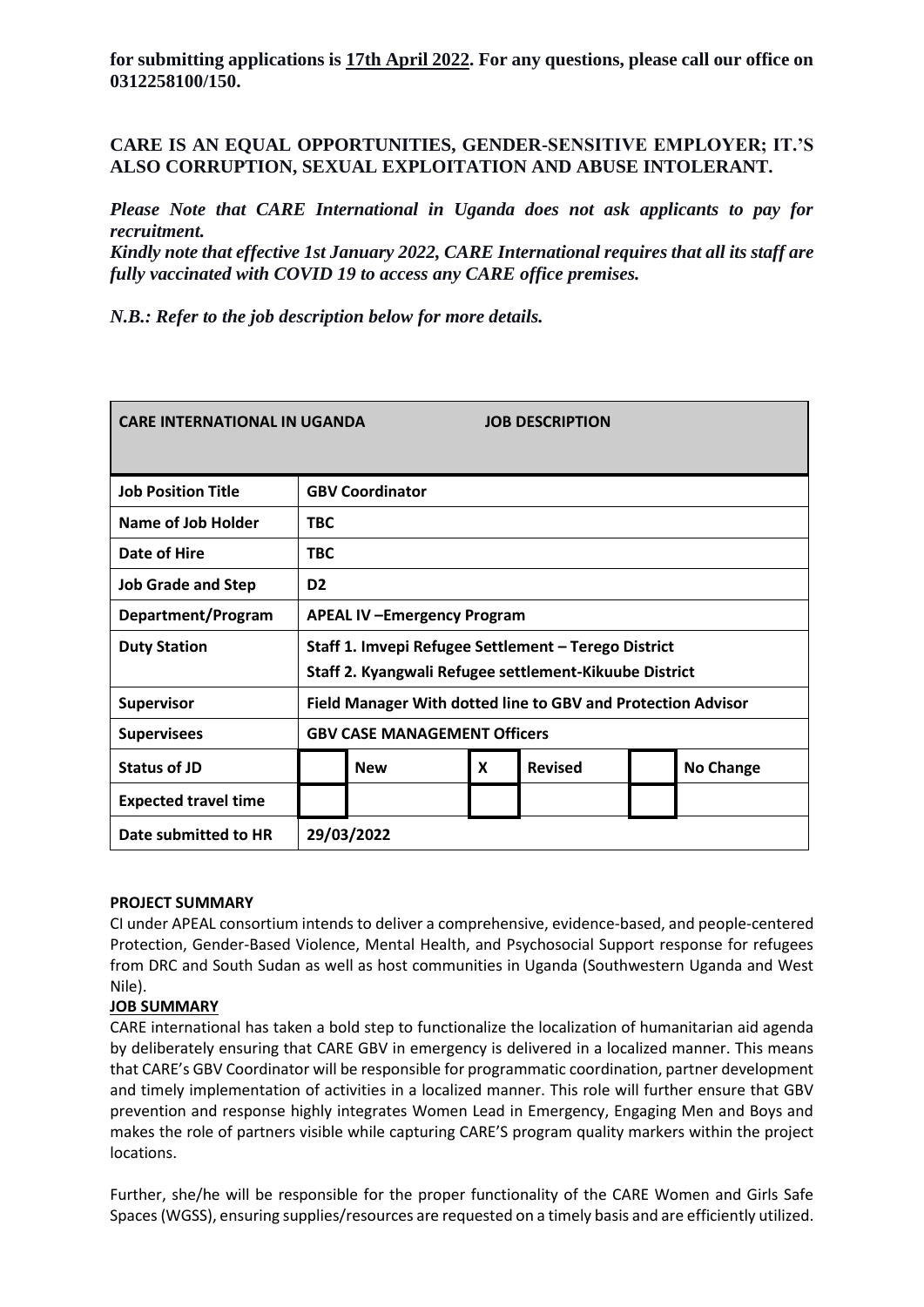He / She will work closely with the MEAL team to ensure synergy in implementation, timely and quality reporting, accountability, and documentation of learning.

The staff will Engage proactively and represent CARE at field level coordination platforms related to protection and SGBV. This includes collaborating effectively and maintaining good working relationships with UNHCR, OPM, protection actors, and the communities we serve.

She/he will supervise CARE staff directly and provide technical support supervision to the local partner staff and report to the GBV and Protection Advisor.

#### **SPECIFIC RESPONSIBILITIES**

### **Responsibility #1: APEAL GBV/Protection activities planning and implementation (20%)**

- 1.1 Work closely with the GBV and Protection Advisor, Advocacy Specialist, sub-office and country level senior management, field staff and partner staff to ensure delivery of CARE's GBV protection component.
- 1.2 Provide inputs to the strategic direction, undertake analysis of GBV trends, gaps in services, and utilize CARE's capacities to better address needs in the settlement in collaboration with GBV/Protection Advisors and or GBV TA.
- 1.3 Contribute to program design and oversee the preparation of concept notes and proposals.
- 1.4 Contribute to ongoing programmatic assessments, quarterly and annual reporting maintaining evidence of work done on ground.
- 1.5 Compile weekly, monthly, and quarterly project reports and ensure that they are of high quality.
- 1.6 Ensure CARE models (Engaging men and boys, Women Lead in Emergency, and girl shine) and partnership principles are integrated in GBV programming and tracked on a regular basis.

### **Responsibility #2: Technical support (Question & Answer) to local partners on GBV/Protection/RMMB/WLiE (20%)**

- 2.1 Lead the implementation of GBV Prevention and Response: Psychosocial Support (PSS), Women Lead in emergencies (WLiE), and Engaging Men & Boys (EMB). This includes providing technical support to National/local partners subcontracted by CARE to implement GBV and protection components.
- 2.2 Promote synergy during implementation with other models e.g., VSLA, SASA and Menstrual Hygiene Management (MHM) through national/ local partner support.
- 2.3 Identify program gaps, areas of growth, and strategies and support in adapting program design to effectively meet beneficiary needs, the changing context, and other factors.
- 2.4 Provide required information, and facilitate community consultation meetings when required, to support development of concept notes and proposals relating to protection/GBV activities.
- 2.5 Ensure that all activities implemented in the Women and Girls Safe Spaces (WGSS) promote safety and dignity of women and girls.
- 2.6 Develop and implement GBV capacity building plans for partners and conduct regular capacity assessments to bridge skills and knowledge gaps.
- 2.7 Conduct regular team meetings with the GBV staff, maintaining synergy and cooperation with the Sexual Reproductive & Maternal Health (SRMH) and Women Lead staff within the project.
- 2.8 Ensure that quality project strategies, gendered operational plans are developed and implemented in a participatory manner as well as guaranteeing that project resources (including financial) are used effectively and transparently to further the project goals.
- 2.9 Collaborate with the protection and GBV service providers, UNHCR and government institutions in ensuring proper functioning and accessible referral pathway for the survivors.
- 2.10 Work closely with structures formed by CARE, facilitate and organize training workshops for skills building, sensitization and capacity building for the relevant stakeholders, implementing partners/structures and target communities for appropriate prevention and response to gender based violence. This will include specific and targeted response training with health workers, police, other authorities, and community leaders.
- 2.11 Along with GBV Officers, actively promote PSHEA (Prevention of Sexual Harassment, Exploitation, and Abuse) among beneficiaries.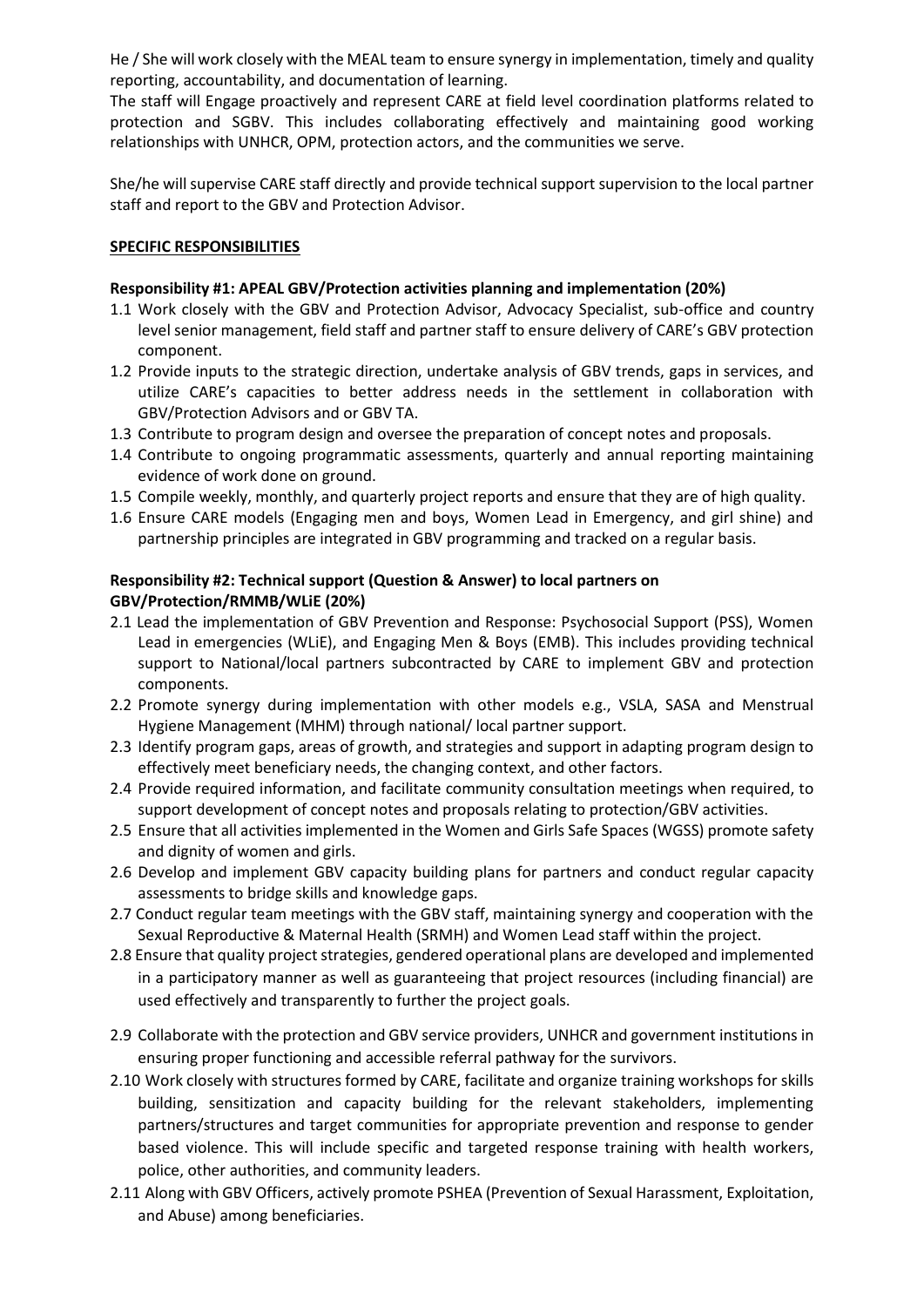### **Responsibility #3: GBV case Management Support, Support to local partner case works and development and maintenance of an effective GBV information (M&E) system (20%).**

- 3.1 Participate in the continuous review of the M&E system with specific emphasis on providing support to the management of the GBV IMS database.
- 3.1 Train CARE, National/local partner staff to use the existing data collection tools effectively and efficiently such as the incident report forms, client action plan, referral forms and monthly data collection forms as per international standards.
- 3.2 Ensure that community structures/ partner organizations are functioning and submitting reports to CARE.
- 3.4 Participate in evaluating progress towards achievement of project outcomes.
- 3.5 Provide on-going support supervision and monitoring to community structures to ensure delivery of quality services.
- 3.6 Identify, prepare, and document protection and GBV lessons learnt under the GAC Project and as requested by the supervisor.
- 3.7 Organize and lead relevant trainings on GBV and protection whenever required.
- 3.8 Take the lead in information-sharing related to GBV data stored in the GBVIMS.

### **Responsibility #4: Technical representation at Field/Settlement/ National TWG's ensuring effective coordination and operationalization of a network system maintaining a high reputation (10%)**

- 4.1 In collaboration with UNHCR, OPM, Key protection partners and community structures, coordinate, support and facilitate monthly, quarterly and settlement level SGBV coordination meetings.
- 4.2 Establish and maintain cordial and professional relations with local authorities, humanitarian actors, national partners and collaborators including refugee settlement leadership, district officials and sub county leaders.
- 4.3 Build strong coordination within APEAL Consortium and between/across Protection, GBV, and other relevant actors at field level.
- 4.4 Represent CARE in protection and GBV coordination TWGs at settlement level, and outside settlement when required.
- 4.5 Support in building referral mechanisms and protection mainstreaming within the sector and service providers.
- 4.6 Support development of linkages between program teams to facilitate technical support and consistency of program standards.

# **Job Responsibility 5: Monitoring, Evaluation, Accountability and Learning (MEAL) and Reporting for APEAL (15%)**

- 5.1 Ensure GBV components within the project achieves results based on Monitoring, Evaluation, Accountability, and Learning (MEAL) system with SMART indicators.
- 5.2 Support the Field Manager and MEAL Coordinator in developing the project's integrated MEAL framework, including a common beneficiary database that can be used by other consortia for GBV referrals of beneficiaries
- 5.3 Ensure that project data collected are sex and age disaggregated, as well as vulnerability where relevant.
- 5.4 With the support of the MEAL Coordinator, keep track of project participants in each component ensuring all CARE subcontracted partners put their data in the common beneficiary database.
- 5.5 Write and support direct reports to write briefs, human interest stories and papers that can be used for advocacy or information purposes.
- 5.6 Ensure CARE subcontracted partners including CARE produce timely and quality reports on their sector of intervention, ensure reports are a true reflection of implementation, and coordinate process of consolidation of GBV components in reports for internal purposes as well as donor reports, as per guidelines of the donor.
- 5.7 Conduct frequent and regular field activity monitoring to ensure quality monitoring of interventions.

### **Responsibility #6: Promote Gender Equity and Diversity and Safeguarding Practices (5%)**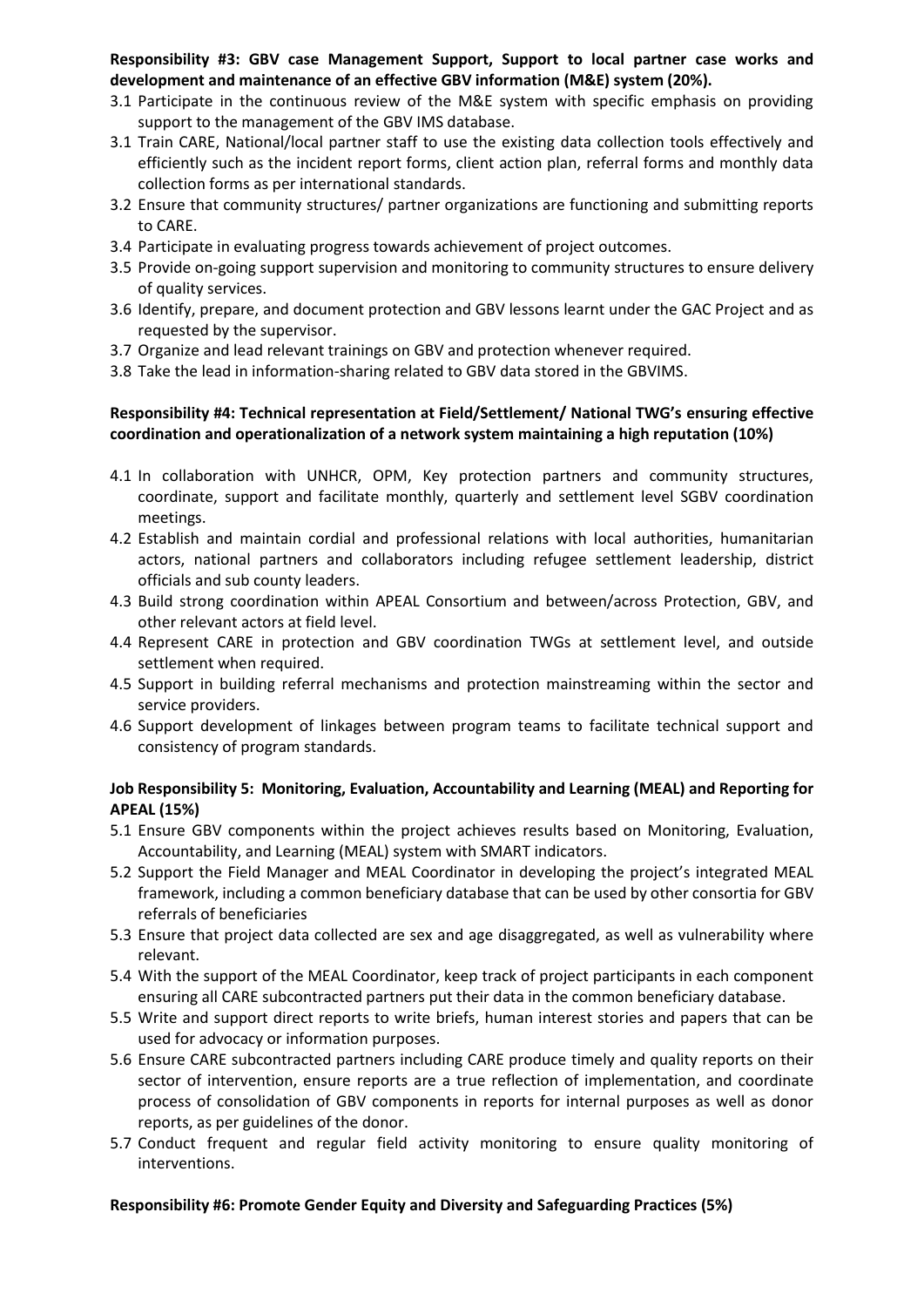- 6.1 Practice a behavior consistent with CARE's core values, and promotion of gender equity and diversity goals.
- 6.2 Plays a leadership role in identifying and implementing initiatives that enhance CARE's commitment to gender and diversity.
- 6.3 Ensure that CARE Safeguarding policies and procedures are adhered to by all and the staff that S/he supervisors both directly and indirectly.
- 6.4 Ensure that staff and related personnel under your jurisdiction are familiar with the following organizational policies and procedures and can identify when needed how these may have been breached, The CI Safeguarding policy, Protection from Sexual Harassment,
- 6.5 Exploitation and Abuse and Child Abuse, The anti-discrimination and harassment policy, The code of conduct and the organizations Values.

### **Responsibility #7: Human Resources Management (5%)**

- 7.1 Assist in recruitment and support of qualified program staff as needed.
- 7.2 Support in performance management by supervising, mentorship, and coaching Case Management Officers and GBV officers daily.
- 7.3 Fill in for the Field Managers and advisors as needed during any periods of absence, including support and supervision of program teams.
- 7.4 Conduct staff performance reviews.
- 7.5 Leave management of supervised staff.
- 7.6 Actively promote PSEA (Prevention of Sexual Exploitation and Abuse) standards within CARE, among consortium partners and beneficiaries.

# **Responsibility #8: Any other duties as assigned by the supervisor (5%) Level of authority**

The GBV Coordinator will formally report to the Field Manager with dotted line to the GBV and protection Advisor. She/he has autonomy to organize his/her day-to-day work based on the agreed monthly work plans in coordination with other Coordinators, partners, and stakeholders. She/he has no authority to enter into formal partnership agreements, nor any formal financial authority, apart from standard expenses for day-to-day activities. The GBV Coordinator is responsible for the safety and custody of organization assets in their possession. Travel to locations outside project areas should be done and coordinated with the knowledge of Field manager, GBV Advisor and the Consortium Manager.

### **Relationships and collaboration.**

The GBV Coordinator will work as a process-oriented support person-ensuring CARE models are understood by partners and staff within the APEAL Project to achieve the GBV protection related interventions within the project. It will therefore be essential for this individual to develop relationships with the partner organization to ensure effective support. This requires both sensitivity and responsiveness to the capacities and needs of the different partners. She/he will also collaborate with other GBV / Protection related initiatives within the sub office and will be expected to provide support based on clearly and jointly agreed Project priorities (to be agreed with the supervisor, component specialists as will be specified annually in the job holder's APAA).

All CARE staff must adhere to and model CARE's core values, commitment to gender equity, diversity, and safeguarding policies, as well as promote the various complaints, feedback, and reporting mechanisms.

### **Work conditions**

**Position1** is based in West Nile and will operate from Imvepi/Omugo - Rhino camp field office with frequent movements to Arua Sub – Office as required for meetings, training events, etc.

**Position 2** is based in Southwest and will operate from Kyangwali refugee settlement with frequent travel to Kyaka, Sebagoro, Bubukwanga.

### **Minimum qualification and experience**